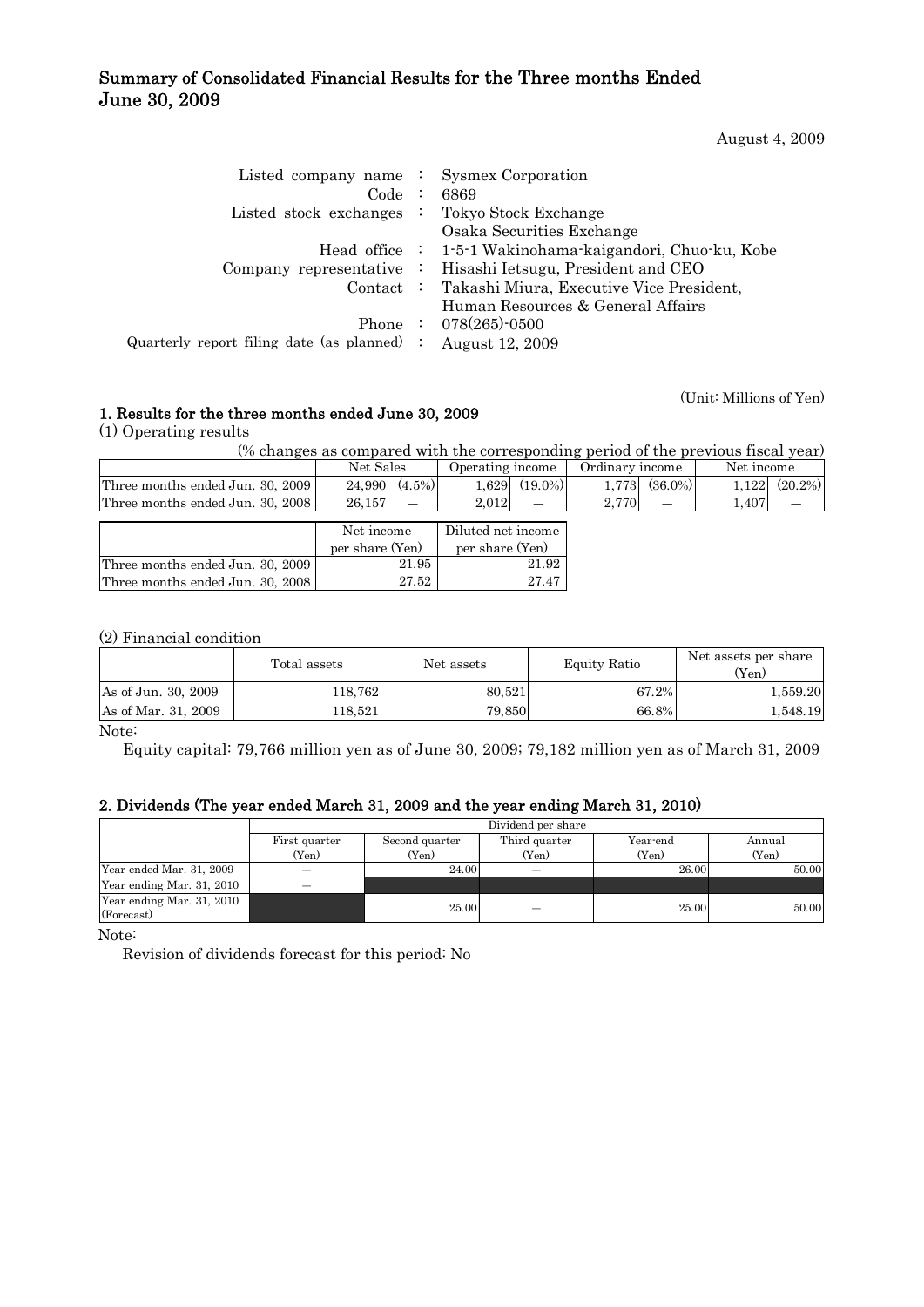## 3. Business forecast for the year ending March 31, 2010

(% changes as compared with the corresponding period of the previous fiscal year)

|                                 | Net Sales |           | Operating income |            | Ordinary income |            | Net income |           | Net income per share<br>(Yen) |
|---------------------------------|-----------|-----------|------------------|------------|-----------------|------------|------------|-----------|-------------------------------|
| Six months ending Sep. 30, 2009 | 55,000    | $(2.7\%)$ | 5.500            | $(20.6\%)$ | 5,500           | $(19.1\%)$ | 3.300      | $(6.4\%)$ | 64.51                         |
| Year ending Mar. 31, 2010       | 16,000    | $3.7\%$   | 13,000           | $(14.1\%)$ | 13,000          | $0.1\%$    | 8.100      | $1.1\%$   | 158.33                        |

Note:

Revision of business forecast for this period: No

## 4. Other information

- (1) Changes in significant subsidiaries: No
- (2) Application of simplified accounting method and special accounting policy for quarterly financial reporting: Yes
- (3) Changes in accounting procedures
	- 1) Changes based on revisions of accounting standard: Yes
	- 2) Other changes: No
- (4) Number of shares outstanding (Ordinary shares)
	- 1) Number of shares outstanding at the end of each fiscal period (including treasury stock):

51,256,708 shares as of Jun. 30, 2009; 51,243,508 shares as of Mar. 31, 2009

2) Number of treasury stock at the end of each fiscal period:

98,192 shares as of Jun. 30, 2009; 97,981 shares as of Mar. 31, 2009

3) Average number of outstanding stock for each period (cumulative):

 51,156,522 shares three months ended Jun. 30, 2009; 51,118,739 shares three months ended Jun. 30, 2008

### ※ Note

The above estimates are based on information available to the company on the date of the report's announcement. Due to unforeseen circumstances, however, actual results may differ from such estimates.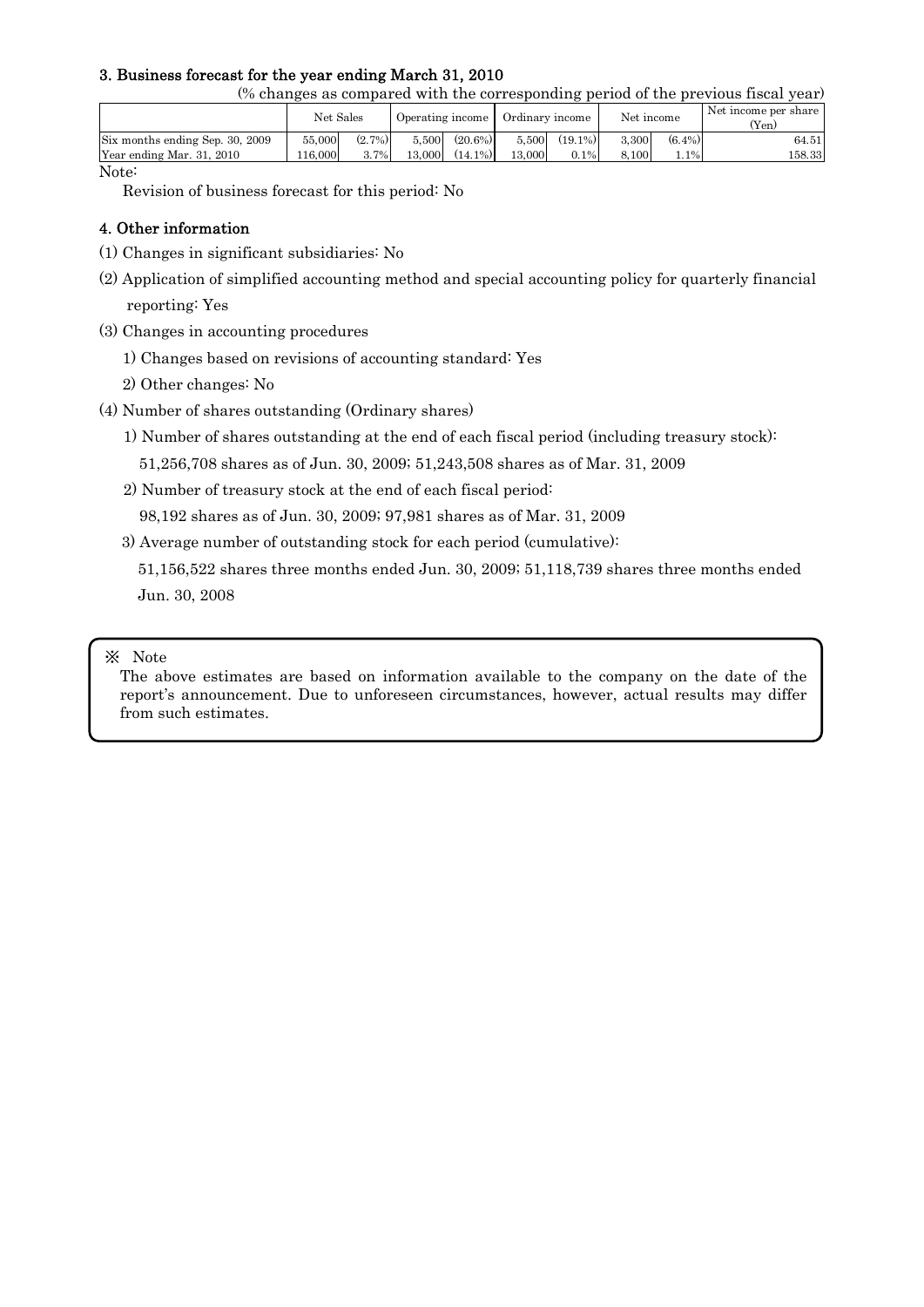【Financial performance】

#### 1. Performance analysis

During the first quarter (from April 1 to June 30, 2009), the Japanese economy experienced a low level of private sector capital investment and personal consumption. This was the reflection of deteriorating business results and weakening job opportunities. Although stagnant conditions continue, there are some signs of recovery thanks to the government's economic stimulus package and other measures. The U.S. and European economies saw negative economic growth in real terms, while the deepening economic crisis resulted in deterioration of business performance and shrinking labor markets. However, this deterioration is coming to a halt, mainly because of the promotion of economic measures. The Chinese economy is recovering, benefiting from the government's large-scale measures to boost domestic demand, despite continued sluggish exports to the world's markets under recessionary conditions.

On the healthcare front, in Japan, the management of medical institutions is still experiencing difficulties. Financial difficulties continue, and mergers and closures of hospitals or departments remain possible. With the approval of a supplementary budget to provide financial assistance for the restoration of community medicine, measures are being taken to solve community healthcare problems. In advanced countries in Europe and North America, efforts are being made to reduce healthcare costs and reform medical systems. In the U.S., discussions on medical insurance reform are being conducted in order to provide health insurance coverage to all citizens. In China and other Asian countries, healthcare infrastructure investments continue along with economic development.

Under these circumstances, in Japan, we launched cancer tumor markers, which are useful in the early detection and treatment of cancer, and hepatitis B diagnostic reagents for HISCL-2000*i*, our fully automated immunoassay analyzer. The launch of the new reagents was undertaken with a view to expanding the range of our diagnostic reagents, thereby reinforcing our business strength in the immunochemistry market.

 Overseas, we acquired our two local sales subsidiaries responsible for businesses in the Netherlands, Belgium, and Luxemburg. They have become our wholly owned subsidiaries, enabling us to start a new local system for sales and support in April 2009. As a result, we have further strengthened our sales activities through the direct provision of solutions to various challenges confronting medical institutions.

 In the Japanese market, we have continued to focus on providing solutions amid a difficult business environment. As a result, sales in the hematology field, which is our main business domain, increased. However, because the sales in other fields decreased, we posted net sales of 6,775 million yen (down 1.6% from the same quarter of the previous fiscal year) in Japan.

 In overseas markets, we promoted development of direct sales and support structure and proceeded to provide solutions. As a result, sales generally remained favorable on a local currency basis, because of boosted sales of diagnostic reagents. However, with the erosion of revenues due to the appreciation of the yen against key currencies, the Group's overseas sales were 18,215 million yen (down 5.5% from the same quarter of the previous fiscal year). The overseas sales ratio was 72.9% (down 0.8 percentage points from the same quarter of the previous fiscal year).

 Our consolidated performance for this fiscal quarter exhibited net sales of 24,990 million yen (down 4.5% from the same quarter of the previous fiscal year), operating income of 1,629 million yen (down 19.0%), ordinary income of 1,773 million yen (down 36.0%), and net income of 1,122 million yen (down 20.2%).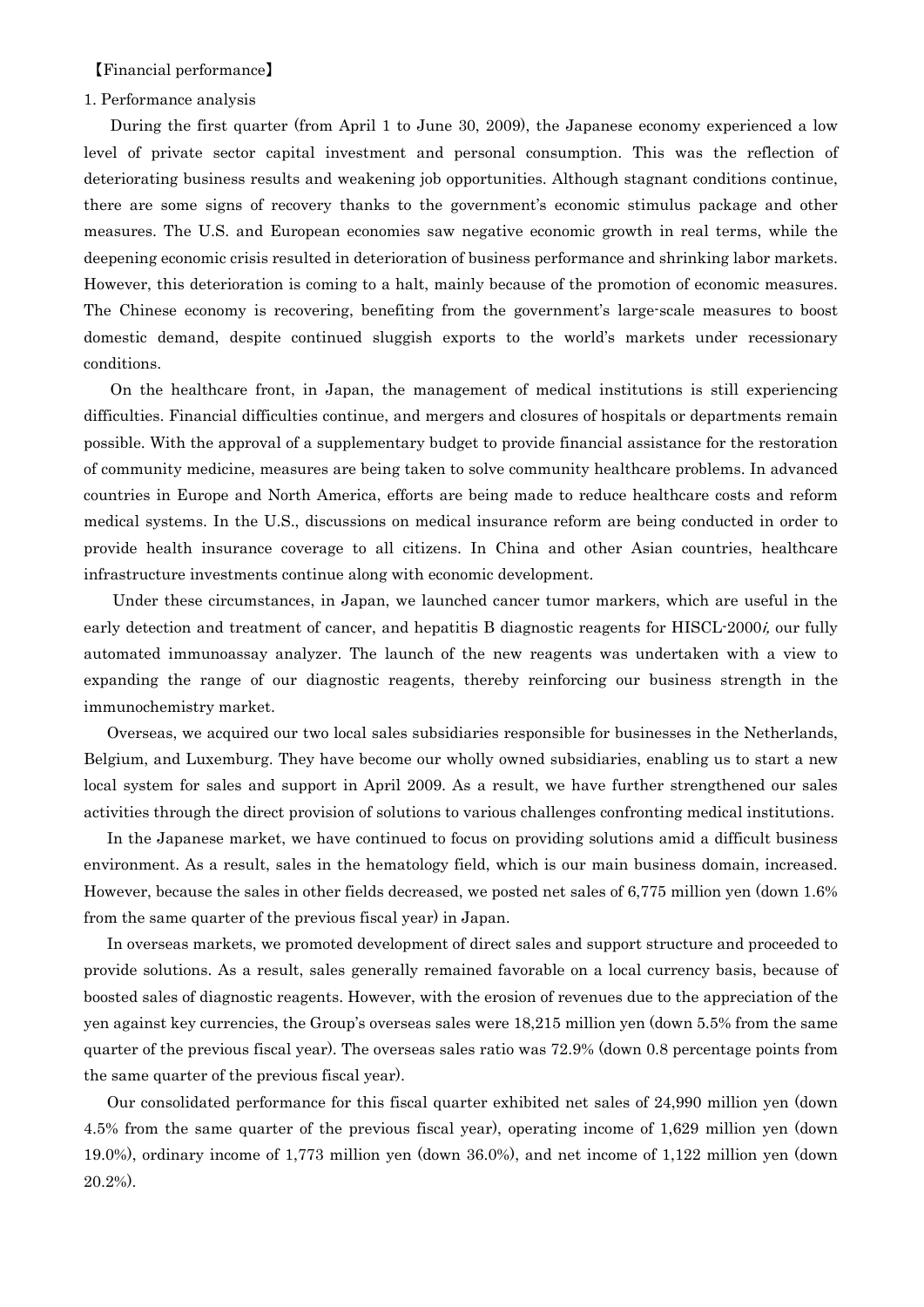Performance by geographical segment

#### (1) Japan

 While our continued focus on the provision of solutions that cater to specific types of customer demand drove growth in our main business field of hematology, sales in other fields decreased, and thus we posted net sales of 7,226 million yen (down 1.3% from the same period of the previous year).

 We posted an operating loss of 470 million yen (compared with operating income of 736 million yen for the same period of the previous fiscal year), due to the sales decrease. (2) Americas

 In the U.S., because of our focus on the expansion of direct sales territories and support networks, we have been awarded the top rank for ninth consecutive year in a third-party customer satisfaction survey on hematology analyzers. Sales and marketing activities based on high product reliability and customer satisfaction resulted in the growth of the sales on a local currency basis. However, due to a sales decrease in Latin America and the negative impact caused by the appreciation of the yen, we posted net sales of 5,495 million yen (down 7.4% from the same quarter of the previous fiscal year) in the Americas as a whole.

 Operating income was 263 million yen (up 22.9% from the same quarter of the previous fiscal year), as the increase in selling, general and administrative expenses was more than offset by cost reductions.

#### (3) Europe

 The change to the direct sales and support structure through the acquisition of sales subsidiaries helped to increase sales in the Netherlands, Belgium, and Luxemburg. We also achieved sales expansion in the Middle East. Accordingly, the hematology business, in particular, fared well on a local currency basis. However, with the negative impact caused by the appreciation of the yen, we posted net sales of 9,046 million yen (down 8.1% from the same quarter of the previous fiscal year).

Operating income, which fared well on a local currency basis, was 1,195 million yen (down 14.7% from the same quarter of the previous fiscal year), due to the impact of the appreciation of the yen. (4) China

As sales of high-end models and other instruments in the hematology field increased, we recorded net sales of 2,110 million yen (up 13.8% from the same quarter of the previous fiscal year).

Operating income was 483 million yen (up 146.5% from the same quarter of the previous fiscal year), due to cost reductions and the decrease in selling, general and administrative expenses in addition to sales growth.

#### (5) Asia Pacific

While businesses fared well on a local currency basis in Southeast Asian and other markets, we posted net sales of 1,110 million yen (down 7.7% from the same quarter of the previous fiscal year), with the appreciation of the yen having a negative impact.

 Operating income was 168 million yen (down 19.4% from the same quarter of the previous fiscal year), partly due to the increase in selling, general and administrative expenses.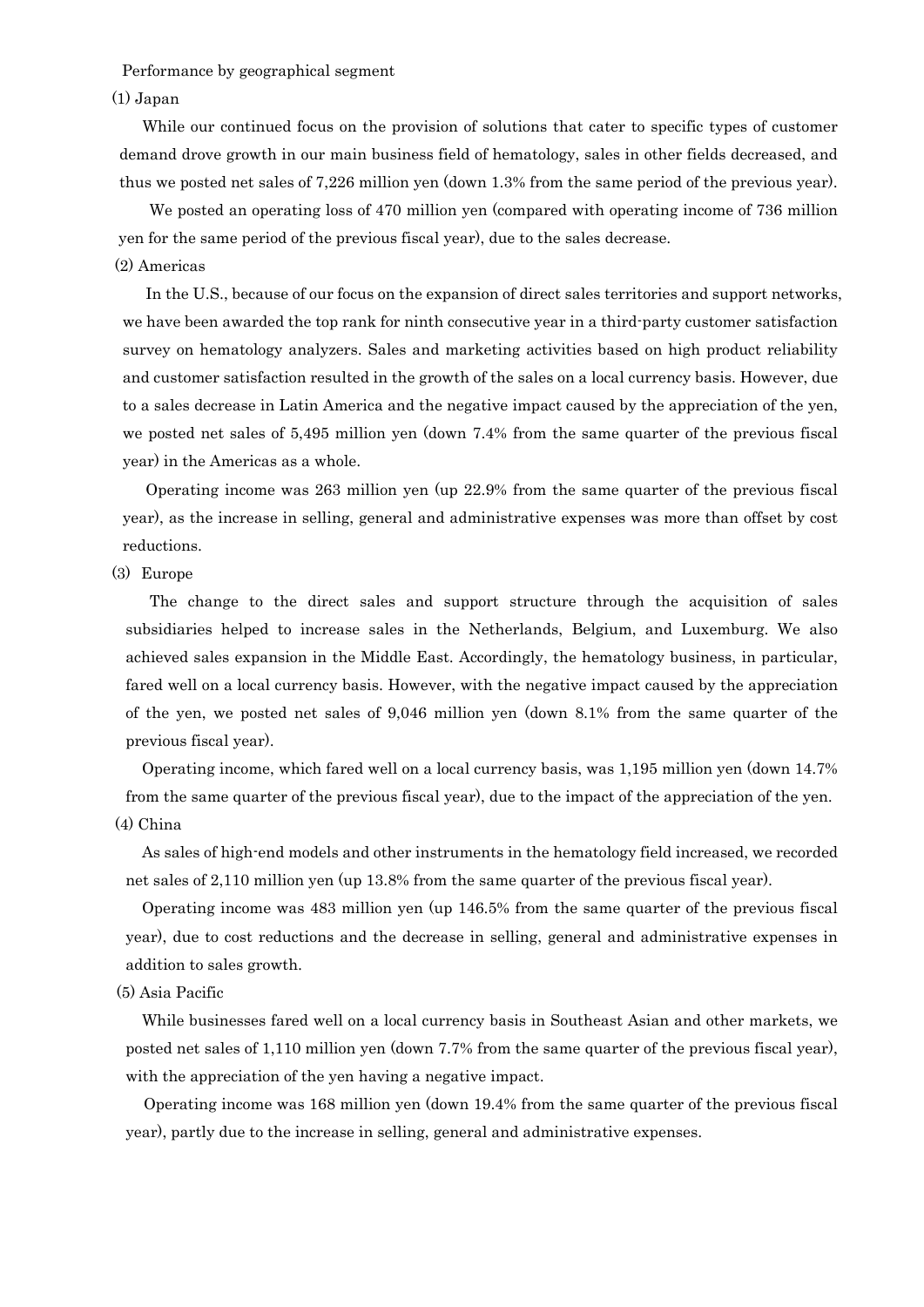#### 2. Balance sheet and cash flow

(1) Total assets, total liabilities, and equity

Total assets increased by 240 million yen to 118,762 million yen from the end of the previous fiscal year, mainly due to a 702 million yen increase in intangible assets, including the recording of the goodwill following the acquisition of sales subsidiaries in the Netherlands, Belgium, and Luxemburg.

 Liabilities deceased by 429 million yen to 38,241 million yen, as an increase in short-term loans payable was offset by decreases in notes and accounts payable-trade, provision for bonuses, and income taxes payable.

 Total net assets increased by 670 million yen to 80,521 million yen from the end of the previous fiscal year, primarily due to a 579 million yen increase in foreign currency translation adjustment.

 The equity ratio was 67.2%, an increase of 0.4 percentage points from 66.8% at the end of the previous fiscal year.

#### (2) Cash flows

 The balance of cash and cash equivalents (hereinafter, "Cash") at the end of this fiscal quarter increased by 1,955 million yen compared with that at the end of the previous fiscal year to 11,365 million yen.

The following are major cash flow movements by business activity and related factors

(Operating cash flow)

 Cash flow from operating activities was 1,030 million yen, an increase of 222 million yen from the same quarter of the previous fiscal year, mainly due to income before income taxes of 1,860 million yen (611 million yen less than the figure for the same quarter of the previous fiscal year), a decrease in notes and accounts receivable-trade of 3,058 million yen (415 million yen more than the figure for the same quarter of the previous fiscal year), a decrease of notes and accounts payable-trade of 2,466 million yen (1,318 million yen more than the figure for the same quarter of the previous fiscal year), and income taxes paid of 1,196 million yen (910 million yen less than the figure for the same quarter of the previous fiscal year).

(Investing cash flow)

 Cash outflow as a result of investing activities was 967 million yen, a decrease of 3,872 million yen from the same quarter of the previous fiscal year, mainly due to a decrease of 3,435 million yen to 791 million yen in purchase of property, plant and equipment.

(Financing cash flow)

 Cash inflow as a result of financing activities was 1,833 million yen, a decrease of 2,942 million yen from the same quarter of the previous fiscal year. This was mainly due to net increase in short-term loans payable of 3,574 million yen (3,277 million yen less than the figure for the same quarter of the previous fiscal year) following dividend paid of 1,329 million yen (101 million yen less than the figure for the same quarter of the previous fiscal year).

#### 3. Consolidated financial forecast

 During this fiscal quarter, we experienced both sales and profit deceases in comparison with the same quarter of the previous fiscal year, due to the impact of the foreign exchange rate caused by the appreciation of the yen. However, on a local currency basis, overseas sales remained primarily as firm as originally anticipated. Since we expect our performance during the remaining fiscal year to be in line with our original guidelines, we maintain our second quarter and full-year financial forecasts, which were released on May 11, 2009.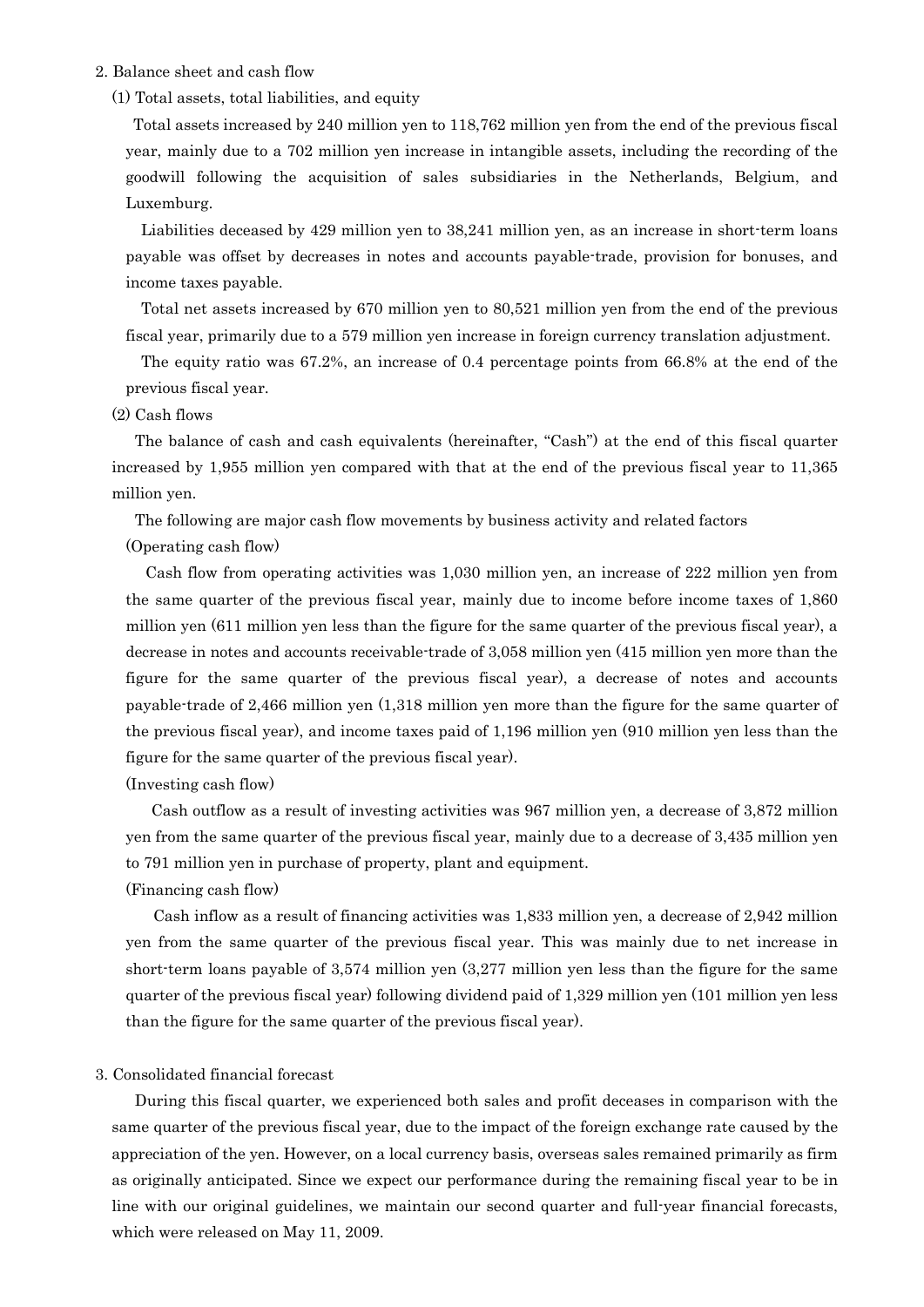# Consolidated Balance Sheets

| (Unit: Millions of Yen) |  |
|-------------------------|--|
|                         |  |

|                                                           | As of Jun. 30, 2009 | As of Mar. 31, 2009 |
|-----------------------------------------------------------|---------------------|---------------------|
| Items                                                     | Amount              | Amount              |
| (Assets)                                                  |                     |                     |
| I Current assets                                          |                     |                     |
| Cash and deposits                                         | 11,381              | 9,458               |
| Notes and accounts receivable-trade                       | 29,463              | 32,101              |
| Short-term investment securities                          | 113                 | 104                 |
| Merchandise and finished goods                            | 14,229              | 13,331              |
| Work in process                                           | 1,358               | 1,252               |
| Raw materials and supplies                                | 3,790               | 3,757               |
| Others                                                    | 8,217               | 8,146               |
| Allowance for doubtful accounts                           | (452)               | (530)               |
| Total current assets                                      | 68,103              | 67,622              |
| II Noncurrent assets                                      |                     |                     |
| Property, plant and equipment                             |                     |                     |
| Buildings and structures, net                             | 16,405              | 16,476              |
| Others                                                    | 20,597              | 20,135              |
| Total Property, plant and equipment                       | 37,003              | 36,612              |
| Intangible assets                                         |                     |                     |
| Goodwill                                                  | 1,756               | 1,097               |
| Others                                                    | 4,218               | 4,174               |
| <b>Total Intangible assets</b>                            | 5,975               | 5,272               |
| Total Investments and other assets                        | 7,679               | 9,014               |
| <b>Total Noncurrent assets</b>                            | 50,659              | 50,899              |
| Total assets                                              | 118,762             | 118,521             |
| (Liabilities)                                             |                     |                     |
| I Current liabilities                                     |                     |                     |
| Notes and accounts payable-trade                          | 8,666               | 11,075              |
| Short-term loans payable                                  | 9,764               | 6,149               |
| Income taxes payable                                      | 591                 | 948                 |
| Provision for bonuses<br>Provision for directors' bonuses | 1,301               | 2,506               |
|                                                           | 30                  | 140                 |
| Provision for product warranties                          | 150                 | 150                 |
| Others<br>Total current liabilities                       | 12,690              | 12,473              |
| II Noncurrent liabilities                                 | 33,195              | 33,444              |
| Long-term loans payable                                   | 6                   |                     |
| Provision for retirement benefits                         | 386                 | 5                   |
| Provision for directors' retirement benefits              | 160                 | 224                 |
| Others                                                    | 4,491               | 196                 |
| <b>Total Noncurrent liabilities</b>                       | 5,045               | 4,799<br>5,226      |
| <b>Total liabilities</b>                                  | 38,241              | 38,670              |
| (Net assets)                                              |                     |                     |
| I Shareholders' equity                                    |                     |                     |
| Capital stock                                             | 8,696               | 8,685               |
| Capital surplus                                           | 13,635              | 13,623              |
| Retained earnings                                         | 58,913              | 59,120              |
| Treasury stock                                            | (196)               | (196)               |
| Total shareholders' equity                                | 81,048              | 81,233              |
| II Valuation and translation adjustments                  |                     |                     |
| Valuation difference on available-for-sale securities     | 145                 | (44)                |
| Foreign currency translation adjustment                   | (1, 427)            | (2,006)             |
| Total valuation and translation adjustments               | (1,281)             | (2,050)             |
| III Subscription rights to shares                         | 664                 | 577                 |
| <b>IV Minority interests</b>                              | 89                  | 89                  |
| Total net assets                                          | 80,521              | 79,850              |
| Total liabilities and net assets                          | 118,762             | 118,521             |

(Note) fractions of one million yen are rounded off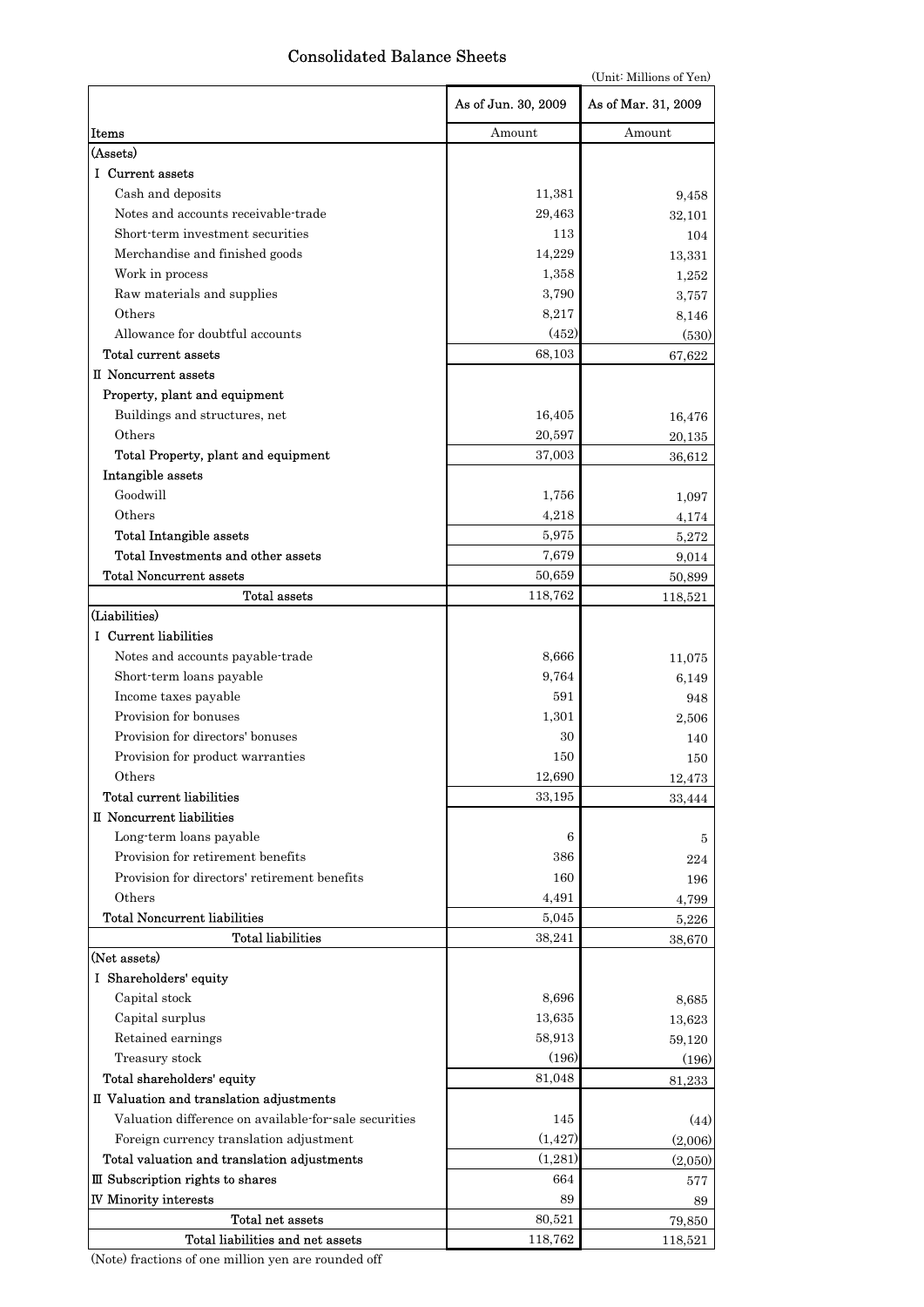# Consolidated Statements of Income

(Unit: Millions of Yen)

|                                                   | Three months ended<br>Jun. 30, 2008 | Three months ended<br>Jun. 30, 2009 |
|---------------------------------------------------|-------------------------------------|-------------------------------------|
| Items                                             | Amount                              | Amount                              |
| I Net sales                                       | 26,157                              | 24,990                              |
| II Cost of sales                                  | 9,708                               | 9,109                               |
| Gross profit                                      | 16,448                              | 15,881                              |
| III Selling, general and administrative expenses  | 14,436                              | 14,251                              |
| Operating income                                  | 2,012                               | 1,629                               |
| <b>IV</b> Non-operating income                    |                                     |                                     |
| Interest income                                   | 27                                  | 34                                  |
| Dividends income                                  | 20                                  | 19                                  |
| Income from investment real estate                | 95                                  | 96                                  |
| Foreign exchange gains                            | 691                                 | 93                                  |
| Others                                            | 76                                  | 52                                  |
| Total non-operating income                        | 912                                 | 295                                 |
| V Non-operating expenses                          |                                     |                                     |
| Interest expenses                                 | 108                                 | 68                                  |
| Equity in losses of affiliates                    |                                     | 15                                  |
| Maintenance cost of investment real estate        | 36                                  | 37                                  |
| Others                                            | 8                                   | 30                                  |
| Total non-operating expenses                      | 153                                 | 151                                 |
| Ordinary income                                   | 2,770                               | 1,773                               |
| VI Extraordinary profits                          |                                     |                                     |
| Gain on sales of noncurrent assets                | 16                                  | 8                                   |
| Reversal of allowance for doubtful accounts       | 34                                  | 87                                  |
| Total extraordinary profits                       | 50                                  | 96                                  |
| <b>VII Extraordinary loss</b>                     |                                     |                                     |
| Loss on sales and retirement of noncurrent assets | 8                                   | 9                                   |
| Loss on valuation of inventories                  | 341                                 |                                     |
| Total extraordinary loss                          | 349                                 | 9                                   |
| Income before income taxes and minority interest  | 2,471                               | 1,860                               |
| Income taxes-current                              | 1,437                               | 590                                 |
| Income taxes-deferred                             | (371)                               | 149                                 |
| Total income taxes                                | 1,065                               | 739                                 |
| Minority interest                                 | (1)                                 | (2)                                 |
| Net income                                        | 1,407                               | 1,122                               |

(Note) fractions of one million yen are rounded off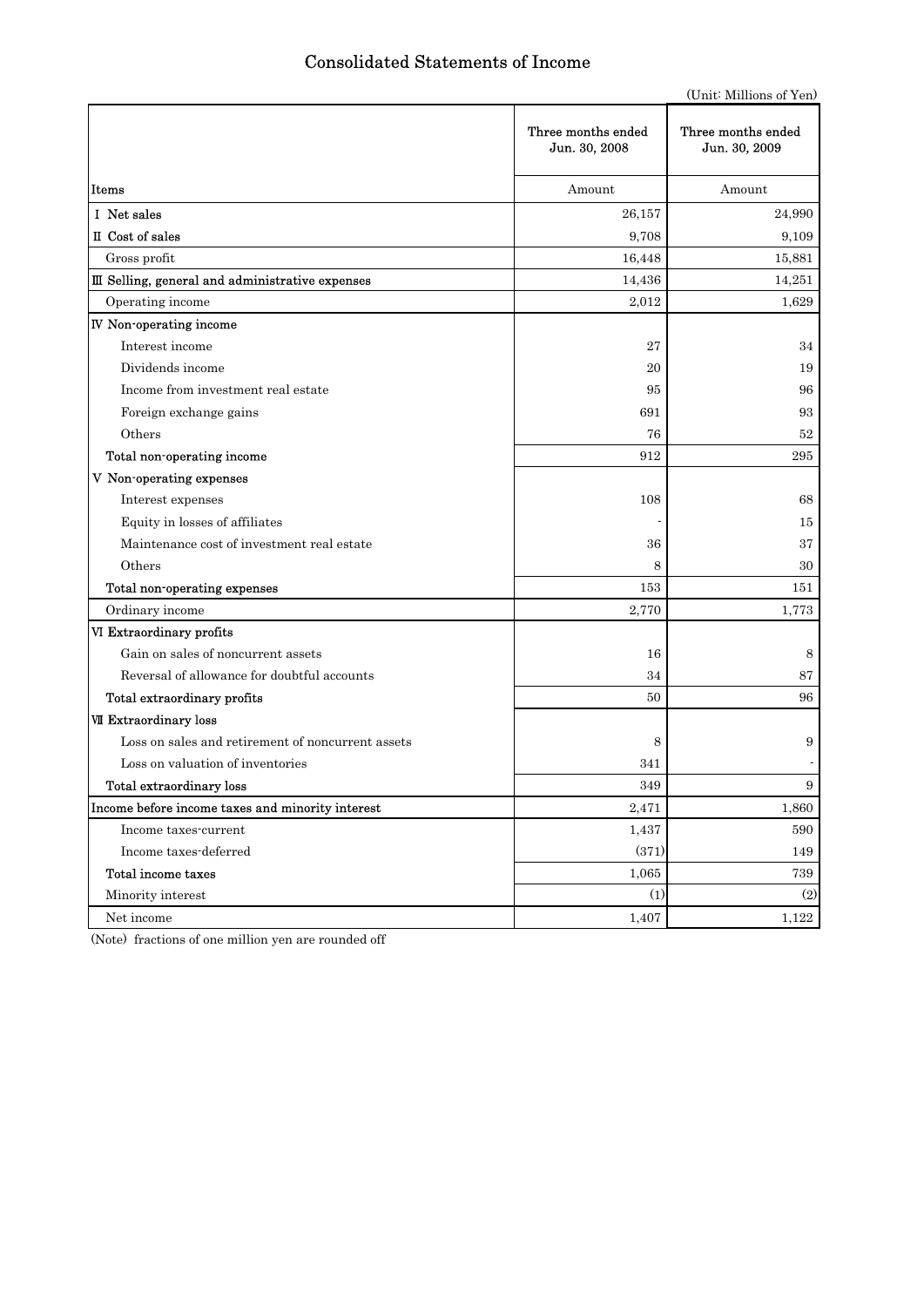# Consolidated Statements of Cash Flows

|                                                                                             | (Unit: Millions of Yen)             |                                     |  |  |  |  |
|---------------------------------------------------------------------------------------------|-------------------------------------|-------------------------------------|--|--|--|--|
| Items                                                                                       | Three months ended<br>Jun. 30, 2008 | Three months ended<br>Jun. 30, 2009 |  |  |  |  |
| I Net cash provided by (used in) operating activities                                       |                                     |                                     |  |  |  |  |
| Income before income taxes                                                                  | 2,471                               | 1,860                               |  |  |  |  |
| Depreciation and amortization                                                               | 1,771                               | 1,596                               |  |  |  |  |
| Decrease (increase) in notes and accounts receivable-trade                                  | 2.642                               | 3,058                               |  |  |  |  |
| Decrease (increase) in inventories                                                          | (964)                               | (1, 117)                            |  |  |  |  |
| Increase (decrease) in notes and accounts payable-trade                                     | (1, 147)                            | (2, 466)                            |  |  |  |  |
| Others                                                                                      | (1,798)                             | (685)                               |  |  |  |  |
| Subtotal                                                                                    | 2,975                               | 2,245                               |  |  |  |  |
| Interest and dividends received                                                             | 42                                  | 45                                  |  |  |  |  |
| Interest expenses paid                                                                      | (102)                               | (63)                                |  |  |  |  |
| Income taxes paid                                                                           | (2,107)                             | (1, 196)                            |  |  |  |  |
| Net cash provided by (used in) operating activities                                         | 808                                 | 1,030                               |  |  |  |  |
| II Net cash provided by (used in) investment activities                                     |                                     |                                     |  |  |  |  |
| Purchase of property, plant and equipment                                                   | (4,227)                             | (791)                               |  |  |  |  |
| Purchase of intangible assets                                                               | (271)                               | (418)                               |  |  |  |  |
| Others                                                                                      | (342)                               | 242                                 |  |  |  |  |
| Net cash provided by (used in) investment activities                                        | (4,840)                             | (967)                               |  |  |  |  |
| III Net cash provided by (used in) financing activities                                     |                                     |                                     |  |  |  |  |
| Net increase (decrease) in short-term loans payable                                         | 6,852                               | 3.574                               |  |  |  |  |
| Repayment of long-term loans payable                                                        | (14)                                | (28)                                |  |  |  |  |
| Cash dividends paid                                                                         | (1, 431)                            | (1,329)                             |  |  |  |  |
| Others                                                                                      | (630)                               | (382)                               |  |  |  |  |
| Net cash provided by (used in) financing activities                                         | 4,775                               | 1,833                               |  |  |  |  |
| IV Effect of exchange rate change on cash and cash equivalents                              | 418                                 | 58                                  |  |  |  |  |
| V Net increase (decrease) in cash and cash equivalents                                      | 1,161                               | 1,955                               |  |  |  |  |
| VI Cash and cash equivalents at beginning of term                                           | 9,679                               | 9,410                               |  |  |  |  |
| VII Increase of cash and cash equivalents due to fiscal year-end<br>change for subsidiaries | $\Omega$                            | $\Omega$                            |  |  |  |  |
| VIII Cash and cash equivalents at end of term                                               | 10,841                              | 11,365                              |  |  |  |  |

(Note) fractions of one million yen are rounded off